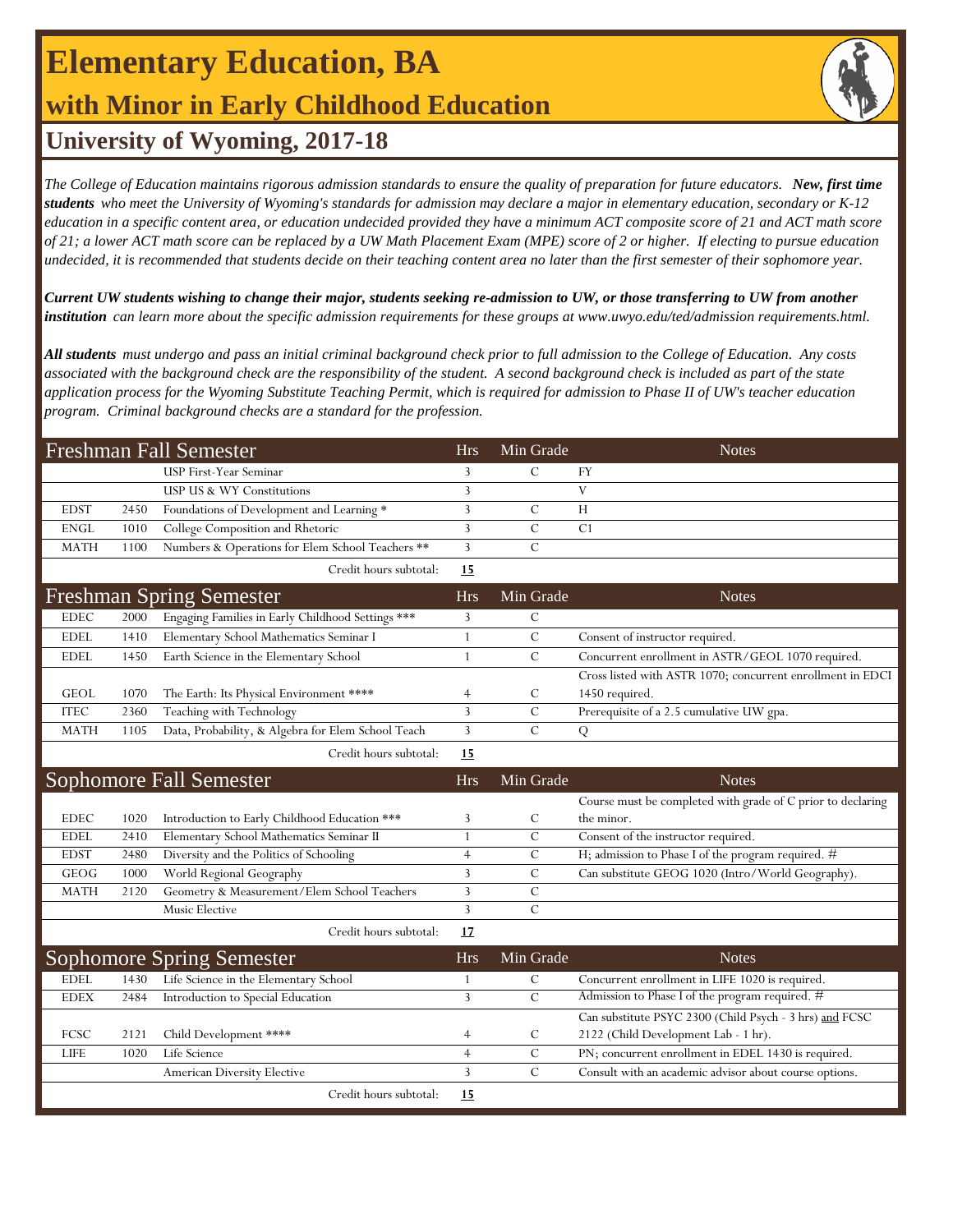## **Elementary Education, BA with Minor in Early Childhood Education**



## **University of Wyoming, 2017-18**

|             |      | <b>Junior Fall Semester</b>                       | <b>Hrs</b>     | Min Grade     | <b>Notes</b>                                                 |
|-------------|------|---------------------------------------------------|----------------|---------------|--------------------------------------------------------------|
| <b>EDEL</b> | 1440 | Physical Science in the Elementary School         |                | $\mathcal{C}$ | Concurrent enrollment in PHYS 1090 required.                 |
| <b>EDEL</b> | 2280 | Literature for Children ***                       | 3              | $\mathcal{C}$ | Course substitutions available; consult with an advisor.     |
| <b>EDST</b> | 3000 | Teacher as Practitioner                           | 6              | $\mathcal{C}$ | C2; admission to Phase II of the program required. #         |
| <b>EDST</b> | 3550 | <b>Educational Assessment</b>                     | $\overline{2}$ | $\mathcal{C}$ | Prerequisite of a 2.75 cumulative UW gpa.                    |
| <b>PHYS</b> | 1090 | The Fundamentals of the Physical University ***** | $\overline{4}$ | $\mathcal{C}$ | PN; concurrent enrollment in EDEL 1440 required.             |
|             |      | Credit hours subtotal:                            | <u>16</u>      |               |                                                              |
|             |      | <b>Junior Spring Semester</b>                     | <b>Hrs</b>     | Min Grade     | <b>Notes</b>                                                 |
| <b>EDEC</b> | 3000 | Observing Young Children ****                     | 2              | C             |                                                              |
| <b>EDEC</b> | 3220 | School Programs for Young Children ***            | 3              | $\cal C$      |                                                              |
| <b>EDEC</b> | 4320 | Oral & Written Language Acquisition ***           | 3              | $\mathcal{C}$ |                                                              |
| <b>EDEL</b> | 3170 | Art in the Elementary School                      | 3              | $\mathcal{C}$ | Prerequisite of a 2.5 cumulative UW gpa.                     |
| <b>HLED</b> | 2006 | Health for Elementary Educators                   | 1              | $\mathcal{C}$ |                                                              |
|             |      | Speech/Acting Elective ******                     | 3              | $\mathcal{C}$ |                                                              |
|             |      | Credit hours subtotal:                            | 15             |               |                                                              |
|             |      | <b>Senior Fall Semester</b>                       | <b>Hrs</b>     | Min Grade     | <b>Notes</b>                                                 |
| <b>EDEL</b> | 4109 | <b>Elementary Humanities Education</b>            | 5              | $\mathcal{C}$ | Admission to Phase IIIa of the program required. #           |
| <b>EDEL</b> | 4309 | <b>Elementary Literacy Education</b>              | 5              | $\mathcal{C}$ | Admission to Phase IIIa of the program required. #           |
| <b>EDEL</b> | 4409 | Elementary Math/Science Education                 | 5              | $\mathcal{C}$ | C3; admission to Phase IIIa of the program required. #       |
|             |      | Credit hours subtotal:                            | 15             |               |                                                              |
|             |      | <b>Senior Spring Semester</b>                     | <b>Hrs</b>     | Min Grade     | <b>Notes</b>                                                 |
|             |      |                                                   |                |               | Admission to Phase IIIb of the program required; offered S/U |
| <b>EDEL</b> | 4500 | Residency in Teaching                             | 15             | S             | only. $#$                                                    |
|             |      | Credit hours subtotal:                            | 15             |               |                                                              |
|             |      | <b>TOTAL CREDIT HOURS:</b>                        | <u>123</u>     |               |                                                              |

This is a guide for course work in the major; actual course sequence may vary by student. Please refer to the online student degree evaluation, and consult with an academic advisor. • Not all courses are offered every semester and some electives may have prerequisites. Students should review the course descriptions in the *University Catalog* and consult with their academic advisor to plan accordingly.

#### **University of Wyoming requirements:**

Students must have a minimum cumulative GPA of 2.0 to graduate. • Students must complete 42 hours of upper division (3000-level or above) coursework, 30 of which must be from the University of Wyoming. • Courses must be taken for a letter grade unless offered only for S/U. • University Studies Program (USP) Human Culture (H) and Physical & Natural World (PN) courses must be taken outside of the major subject, but can be cross-listed with the major.

#### **College of Education requirements:**

This plan assumes student college readiness. Students should be able to start taking 1000-level courses the first semester of college.  $\bullet$ All professional education courses must be completed with a grade of C or higher. Grades of C- or lower will not satisfy this requirement.